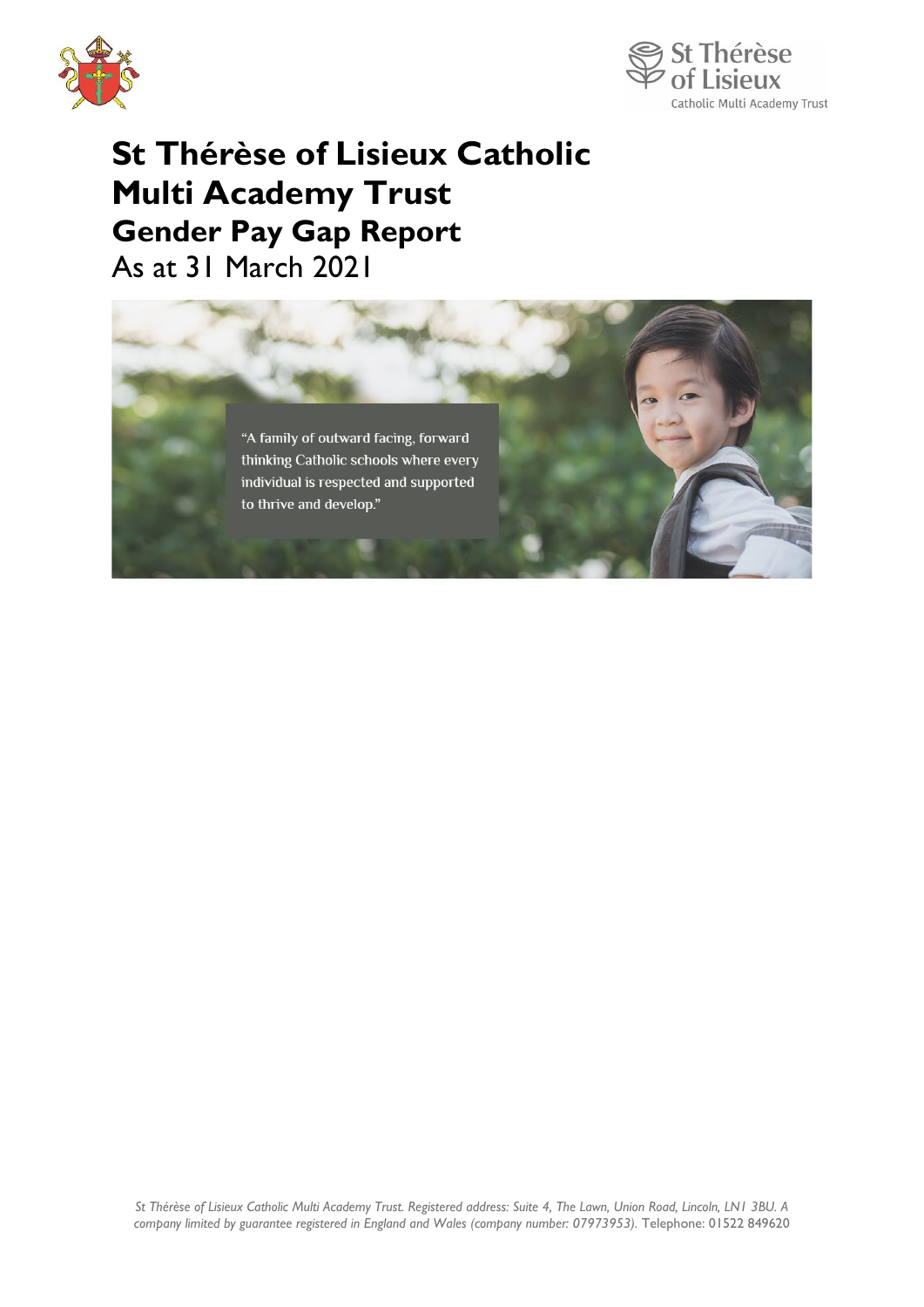



## **Gender Pay Gap Report**

The Trust supports the fair treatment of all staff irrespective of gender through our transparent recruitment process, pay policies and commitment to continuing professional development. We are an employer required by law to carry out Gender Pay Reporting under the Equality Act 2010 (Gender Pay Gap Information) Regulations 2017.

This involves carrying out six calculations that show the difference between the average earnings of men and women in our organisation; it will not involve publishing individual employees' data.

We produce the following data:

- the difference in mean pay between male and female employees
- the difference in median pay between male and female employees
- the difference in mean bonus pay, over a 12-month period, between male and female employees
- the difference in median bonus pay, over a 12-month period, between male and female employees
- the proportion of male and female employees in each quartile band

We are required to publish the results on our own website and a government website. We will do this by 30 March 2022. This is the fourth report published by the Trust (formally the Northern Lincolnshire Catholic Academy Trust).

We can use these results to assess:

- the levels of gender equality in our workplace
- the balance of male and female employees at different levels
- how effectively talent is being maximised and rewarded.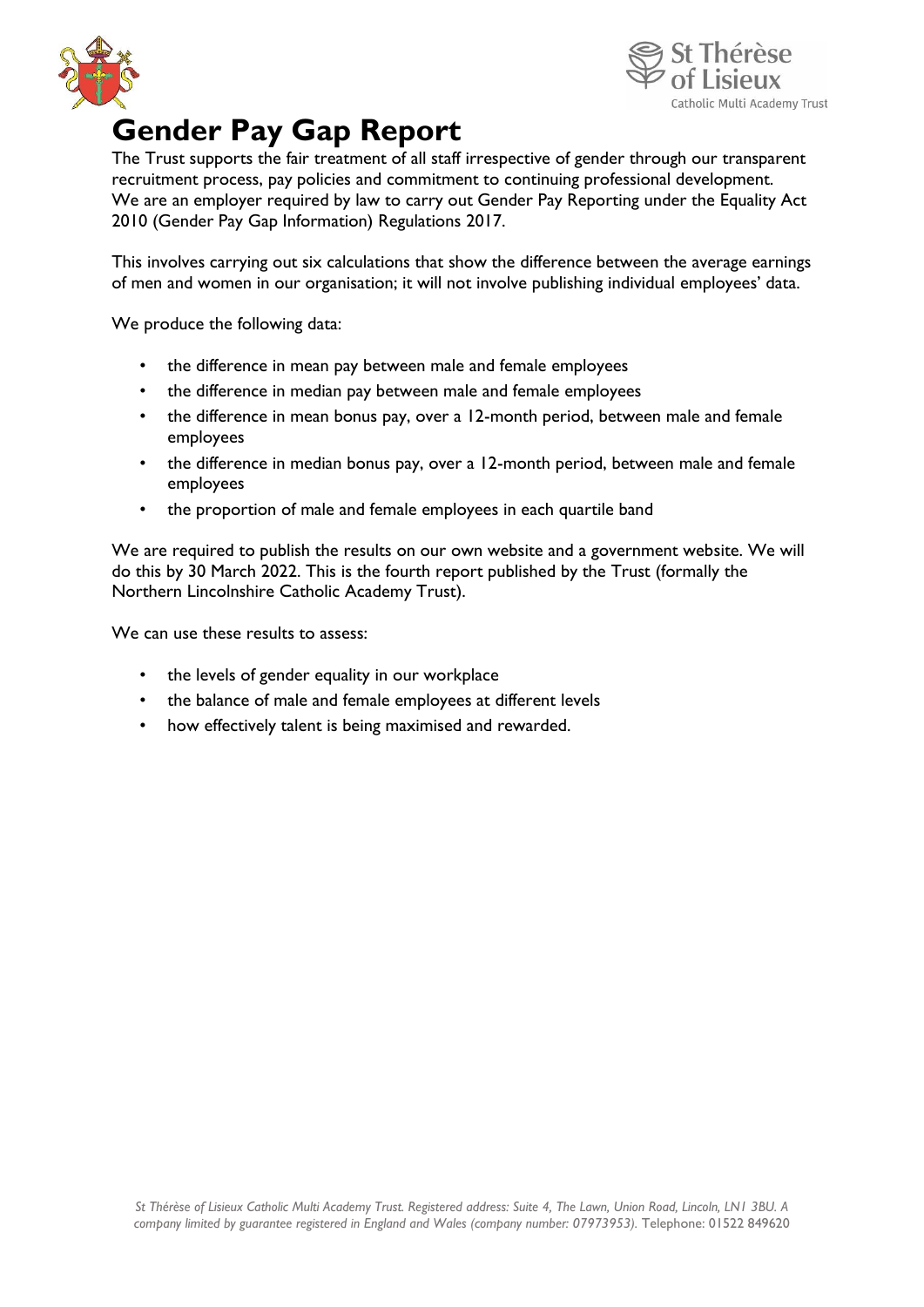



This report relates to the St Thérèse of Lisieux Catholic Multi Academy Trust – "The Trust". The Trust is a relevant employer for the purposes of Gender Pay Gap Reporting as it is a public sector organisation with 250 or more employees. The Trust is the legal entity and makes a single report for all the academies within The Trust, which at the snapshot date were:

English Martyrs' Catholic Academy, Oakham

St Augustine Webster Catholic Academy, Scunthorpe

St Augustine's Catholic Academy, Stamford

St Mary's Catholic Academy, Boston

St Mary's Catholic Academy, Grantham

St Mary's Catholic Academy, Grimsby

St Mary's Catholic Academy, Brigg

St Bede's Catholic Academy, Scunthorpe

St Norbert's Catholic Academy, Spalding

St Norbert's Catholic Academy, Crowle

St Peter & St Paul Catholic Academy, Lincoln

St Joseph's Catholic Academy, Cleethorpes

St Bernadette's Catholic Academy, Scunthorpe

St Hugh's Catholic Academy, Lincoln

Our Lady of Lincoln Catholic Academy, Lincoln

Our Lady of Good Counsel Catholic Academy, Sleaford

Gender Pay Reporting requires our organisation to make calculations based on employee gender. We will establish this by **using our existing HR and payroll records**. All employees can confirm and update their records if they choose to by contacting **[hr@stl-cmat.org.uk](mailto:hr@stl-cmat.org.uk)**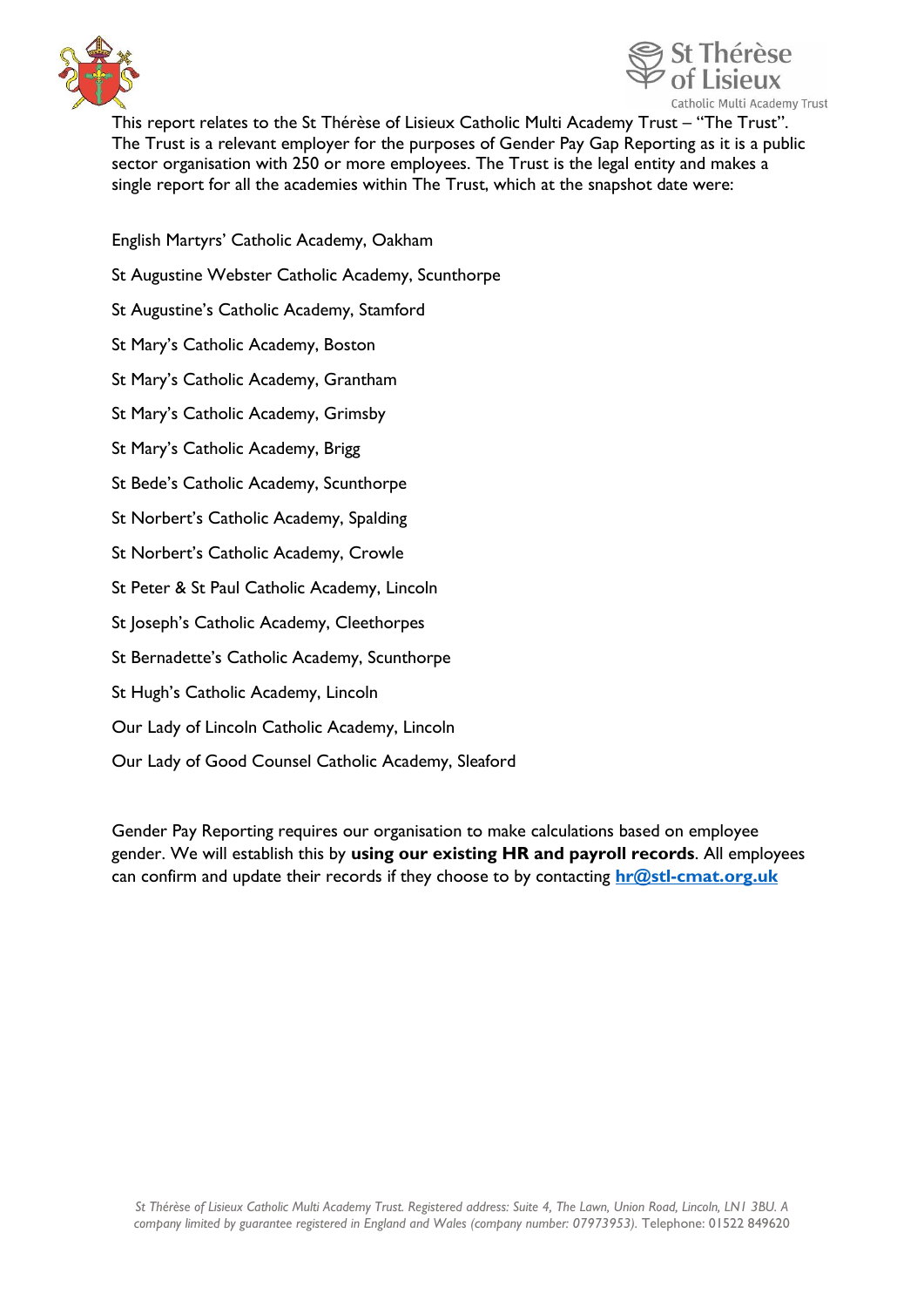



## **Gender Pay Gap**

The gender pay gap is the difference between the average earnings of men and women, using the hourly rate, expressed relative to men's earnings.

The following figures are the data for St Thérèse of Lisieux Catholic Multi Academy Trust at our 'snapshot date' of 31 March 2021.

| <b>Mean Hourly Ordinary</b> |       |       | <b>Mean Gender Pay</b> |
|-----------------------------|-------|-------|------------------------|
| Pav                         |       | Gap   |                        |
| Female                      | Male  | Total |                        |
| 16.72                       | 23.50 | 17.54 | 28.87%                 |

| <b>Median Hourly Ordinary</b><br>Pay |       |       | <b>Median Gender Pay</b><br>Gap |
|--------------------------------------|-------|-------|---------------------------------|
| Female                               | Male  | Total |                                 |
| 11.26                                | 14.85 | 11.55 | 24.18%                          |

|              | <b>Total</b> | <b>Female</b> | <b>Male</b> |
|--------------|--------------|---------------|-------------|
| 1st (lower)  |              |               |             |
| Quartile     | 186          | 176           | 10          |
| 2nd Quartile | 186          | 164           | 22          |
| 3rd Quartile | 186          | 167           | 19          |
| 4th Quartile | 186          | 147           | 39          |
| Organisation | 744          | 654           | 90          |

|              | Female | <b>Male</b> |
|--------------|--------|-------------|
| 1st (lower)  |        |             |
| Quartile     | 94.62% | 5.38%       |
| 2nd Quartile | 88.17% | 11.83%      |
| 3rd Quartile | 89.78% | 10.22%      |
| 4th Quartile | 79.03% | 20.97%      |
| Organisation | 87.90% | 12.10%      |